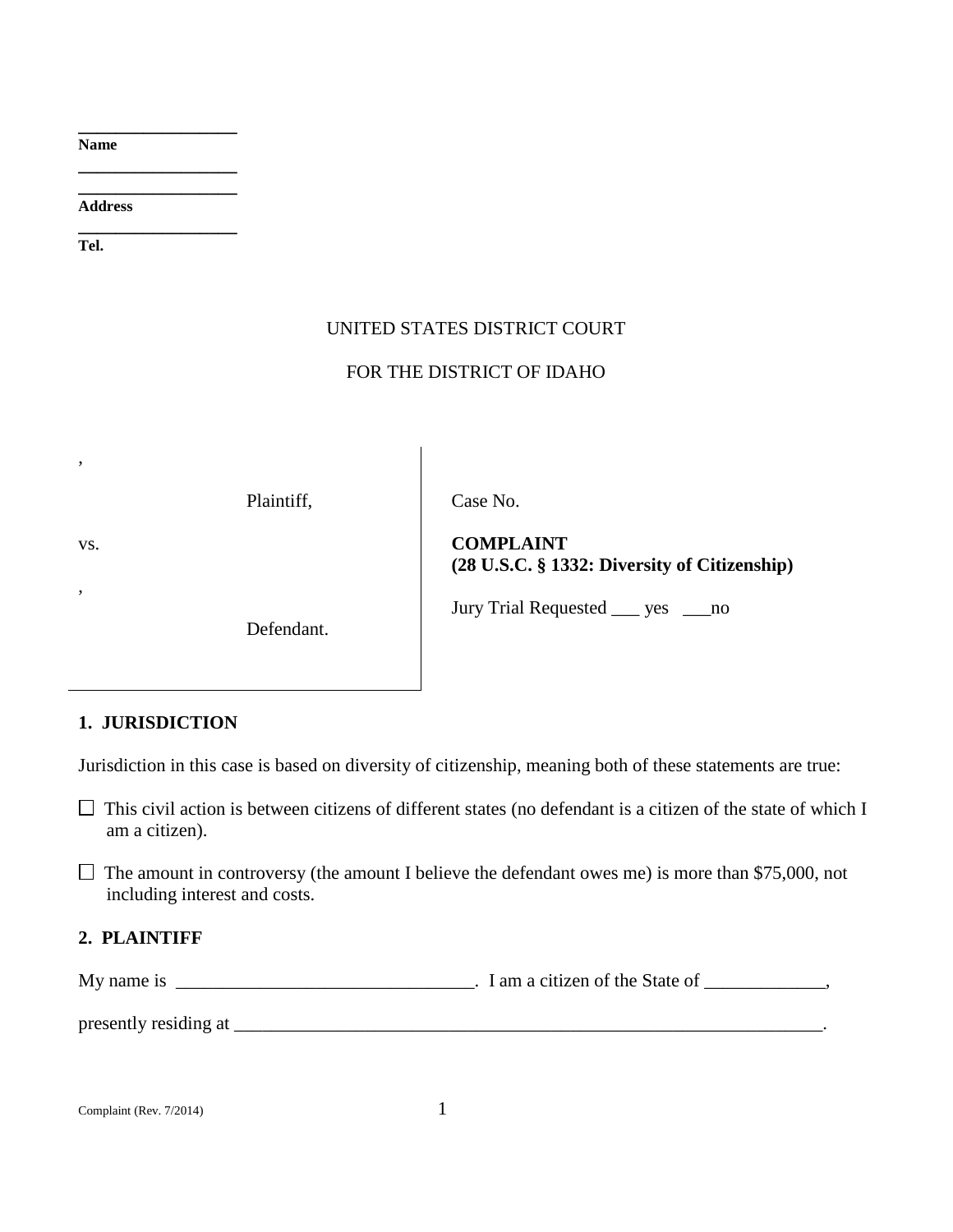#### **3. DEFENDANT AND CAUSE OF ACTION**

*(Copy and use a separate page for each defendant and each different type of claim; for example, if you have two different claims against one defendant, you will use two pages. Attach a continuation page if needed, but try to be brief.)* 

| A.<br>(a person or entity)                                                                                                         |         |
|------------------------------------------------------------------------------------------------------------------------------------|---------|
| B. (Factual Basis of Claim) I am complaining that on ____________________________, Defendant                                       | (dates) |
| did the following (state how Defendant participated in the wrongful act and include the reason Defendant so acted if<br>$known)$ : |         |
|                                                                                                                                    |         |
|                                                                                                                                    |         |
|                                                                                                                                    |         |
|                                                                                                                                    |         |
|                                                                                                                                    |         |
|                                                                                                                                    |         |
|                                                                                                                                    |         |

C. (Legal Basis of Claim) I allege that the acts described above violated the following provisions of state law:

\_\_\_\_\_\_\_\_\_\_\_\_\_\_\_\_\_\_\_\_\_\_\_\_\_\_\_\_\_\_\_\_\_\_\_\_\_\_\_\_\_\_\_\_\_\_\_\_\_\_\_\_\_\_\_\_\_\_\_\_\_\_\_\_\_\_\_\_\_\_\_\_\_\_\_\_\_\_\_\_\_\_\_

\_\_\_\_\_\_\_\_\_\_\_\_\_\_\_\_\_\_\_\_\_\_\_\_\_\_\_\_\_\_\_\_\_\_\_\_\_\_\_\_\_\_\_\_\_\_\_\_\_\_\_\_\_\_\_\_\_\_\_\_\_\_\_\_\_\_\_\_\_\_\_\_\_\_\_\_\_\_\_\_\_\_\_

\_\_\_\_\_\_\_\_\_\_\_\_\_\_\_\_\_\_\_\_\_\_\_\_\_\_\_\_\_\_\_\_\_\_\_\_\_\_\_\_\_\_\_\_\_\_\_\_\_\_\_\_\_\_\_\_\_\_\_\_\_\_\_\_\_\_\_\_\_\_\_\_\_\_\_\_\_\_\_\_\_\_\_

\_\_\_\_\_\_\_\_\_\_\_\_\_\_\_\_\_\_\_\_\_\_\_\_\_\_\_\_\_\_\_\_\_\_\_\_\_\_\_\_\_\_\_\_\_\_\_\_\_\_\_\_\_\_\_\_\_\_\_\_\_\_\_\_\_\_\_\_\_\_\_\_\_\_\_\_\_\_\_\_\_\_\_

\_\_\_\_\_\_\_\_\_\_\_\_\_\_\_\_\_\_\_\_\_\_\_\_\_\_\_\_\_\_\_\_\_\_\_\_\_\_\_\_\_\_\_\_\_\_\_\_\_\_\_\_\_\_\_\_\_\_\_\_\_\_\_\_\_\_\_\_\_\_\_\_\_\_\_\_\_\_\_\_\_\_\_

D. I allege that I suffered the following injury or damages as a result:

E. I seek the following relief: \_\_\_\_\_\_\_\_\_\_\_\_\_\_\_\_\_\_\_\_\_\_\_\_\_\_\_\_\_\_\_\_\_\_\_\_\_\_\_\_\_\_\_\_\_\_\_\_\_\_\_\_\_\_\_\_\_\_\_